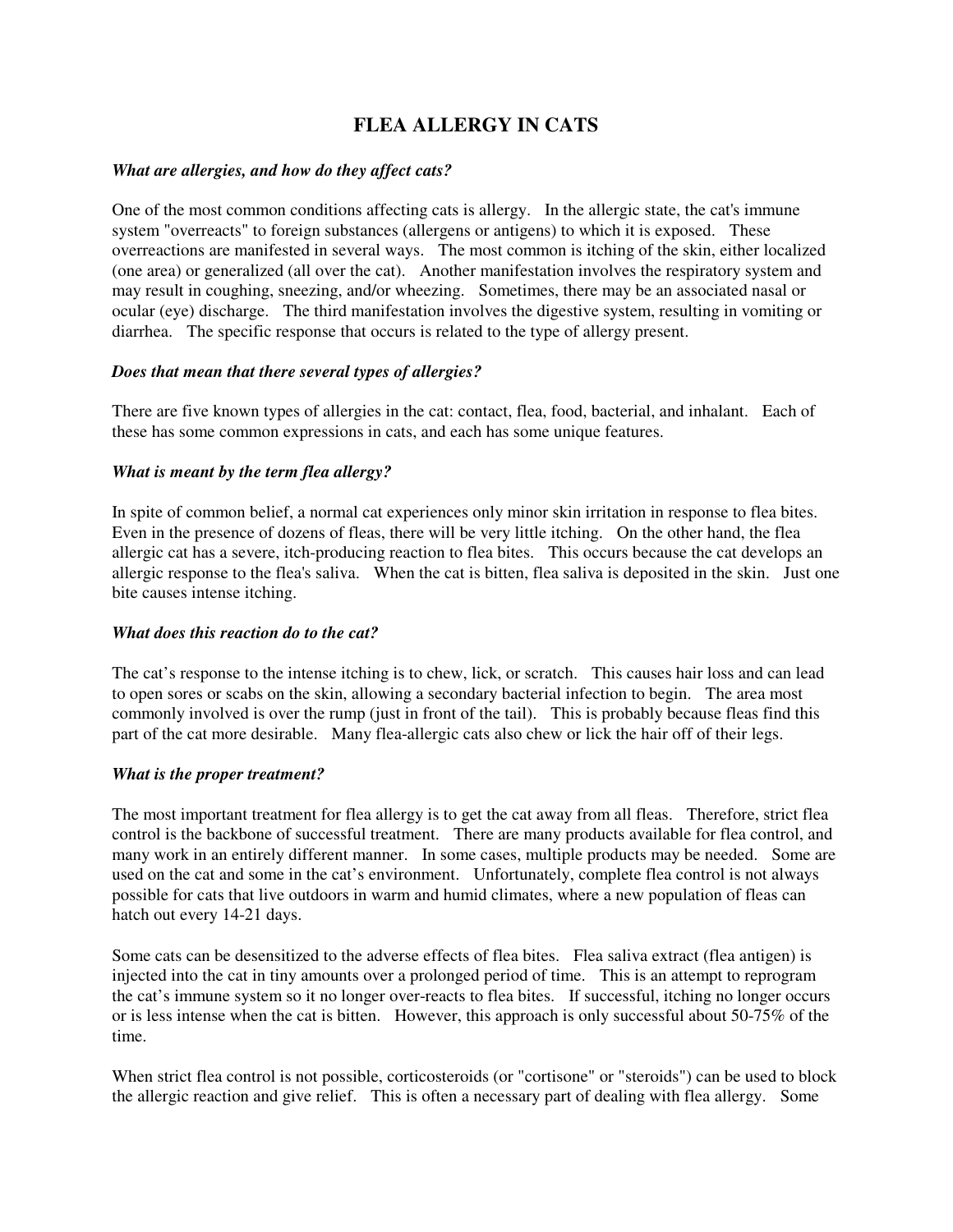cats respond best to long-acting injections and others to oral medication. Cats are much more resistant to the side-effects of steroids than humans, but significant side-effects can occur if they are not used properly. For this reason, the goal is to administer the smallest amount of steroid needed to keep the cat comfortable. Some cats develop a secondary bacterial infection in the skin. When this occurs, appropriate antibiotics must be used.

#### **INSTRUCTIONS**

#### **Those instructions which are specific for your cat have been checked**

\_\_\_ 1) An injection of steroids was given. Relief should be apparent within 12-24 hours. If not, please call. Your cat should feel better and itch less for about one month. It is important that you immediately institute appropriate measures of strict flea control.

If an increase in water consumption or urination occurs, please report this to us for future reference. These side-effects are common with steroid administration and will go away in a few days without treatment. They may be avoided in the future by giving a lower dose. Return for further evaluation when the first signs of itching recur.

\_\_\_ 2) Begin oral steroids when the first signs of itching return. Give \_\_\_\_ tablets every other morning. Adjust the dosage upward or downward to the lowest effective dose, with a maximum dose of \_\_\_\_\_\_\_\_\_\_ permitted. Stop giving the medication every 4-6 months to see if there are times of the year when therapy is not needed. Report any increase in water consumption to us at once.

\_\_\_ 3) We have dispensed oral steroid tablets. Prednisone is most commonly used. The specific drug being dispensed for your cat is labeled on the bottle. Give \_\_\_\_ of the \_\_\_\_ mg tablets every other day for 3 doses (6 days), then \_\_\_\_\_ tablets every other day for 3 more doses (6 more days). Continue this downward progression (\_\_\_\_\_\_\_\_\_\_\_\_\_\_\_\_\_\_\_) until the first signs of itching recur. At that time, go back to the next higher level and report that level to us (so we can be sure it is a safe level).

Stop giving the tablets every 4-6 months to see if there are periods of the year when they are not necessary. When itching returns, begin immediately at the maintenance dose. If that does not stop the itching, increase the dosage slightly (to a maximum of \_\_\_ tablets) for a few doses, then return to the lower dose. Report any increase in water consumption to us at once. (This may occur at the initial dose but should stop on the maintenance dose.)

\_\_\_ 4) Flea control is very important and should include treating the cat and its environment. The following products are recommended for your situation:

\_\_\_\_\_\_\_\_\_\_\_\_\_\_\_\_\_\_\_\_\_\_\_\_\_\_\_\_\_\_\_\_\_\_\_\_\_\_\_\_\_\_\_\_\_\_\_\_\_\_\_\_\_\_\_\_\_\_\_\_\_\_\_\_\_\_\_\_\_\_\_\_\_\_\_\_\_\_\_\_\_\_\_\_ \_\_\_\_\_\_\_\_\_\_\_\_\_\_\_\_\_\_\_\_\_\_\_\_\_\_\_\_\_\_\_\_\_\_\_\_\_\_\_\_\_\_\_\_\_\_\_\_\_\_\_\_\_\_\_\_\_\_\_\_\_\_\_\_\_\_\_\_\_\_\_\_\_\_\_\_\_\_\_\_\_\_\_\_ \_\_\_\_\_\_\_\_\_\_\_\_\_\_\_\_\_\_\_\_\_\_\_\_\_\_\_\_\_\_\_\_\_\_\_\_\_\_\_\_\_\_\_\_\_\_\_\_\_\_\_\_\_\_\_\_\_\_\_\_\_\_\_\_\_\_\_\_\_\_\_\_\_\_\_\_\_\_\_\_\_\_\_\_

Bear in mind that flea allergy often accompanies other types of allergy, especially inhalant allergy. If your cat itches when fleas have been eliminated, notify us of that so that we can modify the treatment approach.

\_\_\_ 5) Your cat has a bacterial skin infection secondary to its flea allergy. The following are recommended: